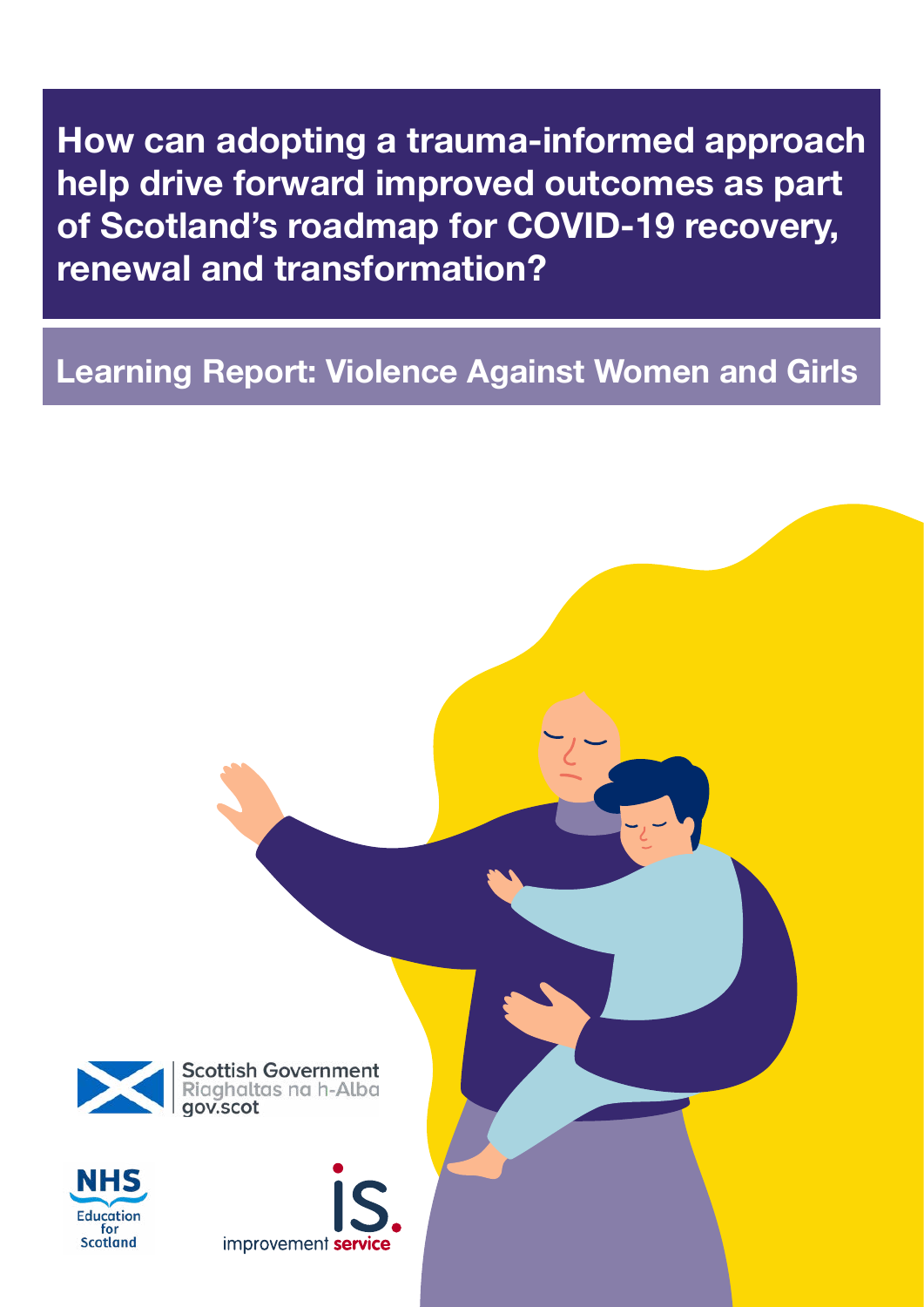Responding to trauma is, now more than ever, a public health priority. The COVID-19 pandemic has, and will continue to, place women, children and young people experiencing all forms of violence against women at increased risk of harm and trauma for the foreseeable future. This includes women and children experiencing domestic abuse, rape and sexual assault, commercial sexual exploitation, trafficking, forced marriage and female genital mutilation. Research shows that trauma can have an adverse impact on people's lives, increasing their risk of experiencing poorer physical and mental health and poorer social, educational and criminal justice outcomes than people who do not experience trauma. However, inequality of outcomes for people who have experienced trauma is not inevitable, with a growing evidence base suggesting that adopting trauma-informed policy and practice can help improve health, wellbeing and life chances for people affected by trauma.

Through the National Trauma Training Programme, the shared ambition of the Scottish Government, COSLA and partners is to develop a trauma-informed and trauma-responsive workforce across Scotland. The aim of this work is to ensure we deliver services in ways that prevent further harm or re-traumatisation for those who have experienced psychological trauma or adversity at any stage in their lives and support their unique recovery journey.

As part of the programme of support available to professionals working across local authorities and other community planning partners, the Improvement Service, in partnership with the Scottish Government and NHS Education for Scotland, has been hosting a series of deep dive learning events over 2020-21. Each event provides an opportunity to explore how adopting a trauma-informed approach can support key community planning priorities and support professionals to identify tangible steps to help ensure this approach is embedded in policy and practice moving forward.

The event on the 8th December 2020, which took place as part of 16 Days of Activism Against Gender-Based-Violence, provided opportunities for participants to:

- Learn about the impact of trauma and what a trauma-informed approach looks like;
- Learn from existing good practice and how a trauma-informed approach can support improving outcomes for women and children affected by VAW;
- Hear about existing resources and support for implementation of a trauma-informed approach through the National Trauma Training Programme; and
- Discuss how a trauma-informed approach could support their area of work and organisation, and identify tangible actions that can help embed a trauma-informed approach in their area of work.

This learning event brought together over 100 attendees across the statutory and third sectors from local authority areas across Scotland, encompassing a wide range of professionals working to improve outcomes for women and children affected by VAW in their local authority area. Participants included practitioners and frontline workers, service managers, policy leads, senior leaders and Elected Members.

The event was chaired by [Chief Inspector Sarah Taylor,](https://youtu.be/mZnXDXm-PFc) Police Scotland, and chair of Equally Safe Edinburgh. We were delighted to be joined on the day by a number of keynote speakers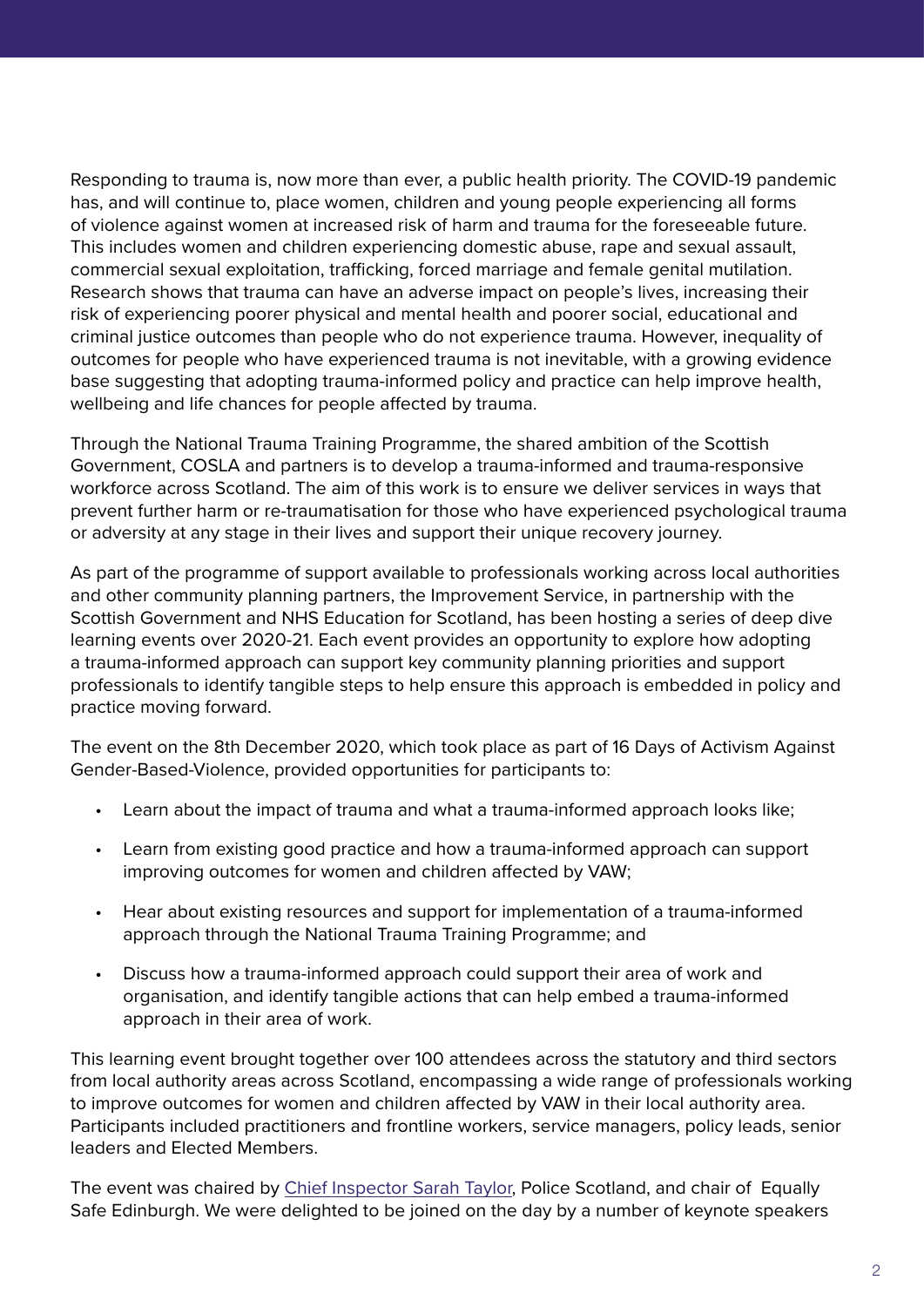who highlighted the importance of adopting a trauma-informed approach to working with women and children affected by VAW at a local and national level. These included:

- [John Swinney,](https://youtu.be/NucVJcCLx_w) Deputy First Minister and Cabinet Secretary for Education and Skills (Prerecorded)
- [Cllr Alison Evison,](https://youtu.be/f0yKwfBfNQA) COSLA President (Pre-recorded)
- [Dr Caroline Bruce,](https://youtu.be/0u6HVk8BLV8) Head of Programme, Transforming Psychological Trauma, NHS Education for Scotland
- [Ann Hayne,](https://youtu.be/sgpkmMuRJt8) Gender-Based Violence Manager, NHS Lanarkshire
- [Sheila Noble, Violence Against Women Partnership Coordinator, Fife Council & Mairi](https://youtu.be/RyGjusKPxcI)  [McAllister, Assistant Manager, Fife RASAC](https://youtu.be/RyGjusKPxcI)
- [Jen Stewart](https://youtu.be/MeM_fJ7TH0s), Manager, Perth & Kinross RASAC

### **[View the full video playlist.](https://www.youtube.com/playlist?list=PLbUnhSM_PFtb618knC9zUjWiTaiYdmv04)**

### **[Download all the speaker slides.](https://www.improvementservice.org.uk/__data/assets/pdf_file/0028/23599/VAW-deep-dive-presentations.pdf)**



## Key Messages

While the remainder of this learning report outlines the key barriers and enablers and future action and support highlighted by participants during discussions, there were a number of key messages identified throughout the event:

- Training is a key part of developing a trauma-informed approach in systems and services, but other actions are also vital for long-term culture change, including trauma-informed leadership, meaningful engagement with people with lived experience in service design, robust evaluation of what is and is not working, and supporting staff wellbeing;
- The importance of responding to trauma and developing trauma-informed systems, services and workforces requires recognition and buy-in from senior leaders and decision makers, and leaders both locally and nationally must drive forward this agenda at a strategic level;
- No individual staff member, service or organisation is solely responsible for responding to trauma. A joined-up, multi-agency approach must be taken to ensure trauma-informed practice and policy is sustainably developed and embedded collaboratively across systems and services, shaped by the lived experience of people in Scotland who have been affected by trauma; and
- While there are numerous examples of good practice across Scotland, there is a need for tools and resources to support local areas and organisations to develop consistency and accountability to ensure high-quality traumainformed practice and policy.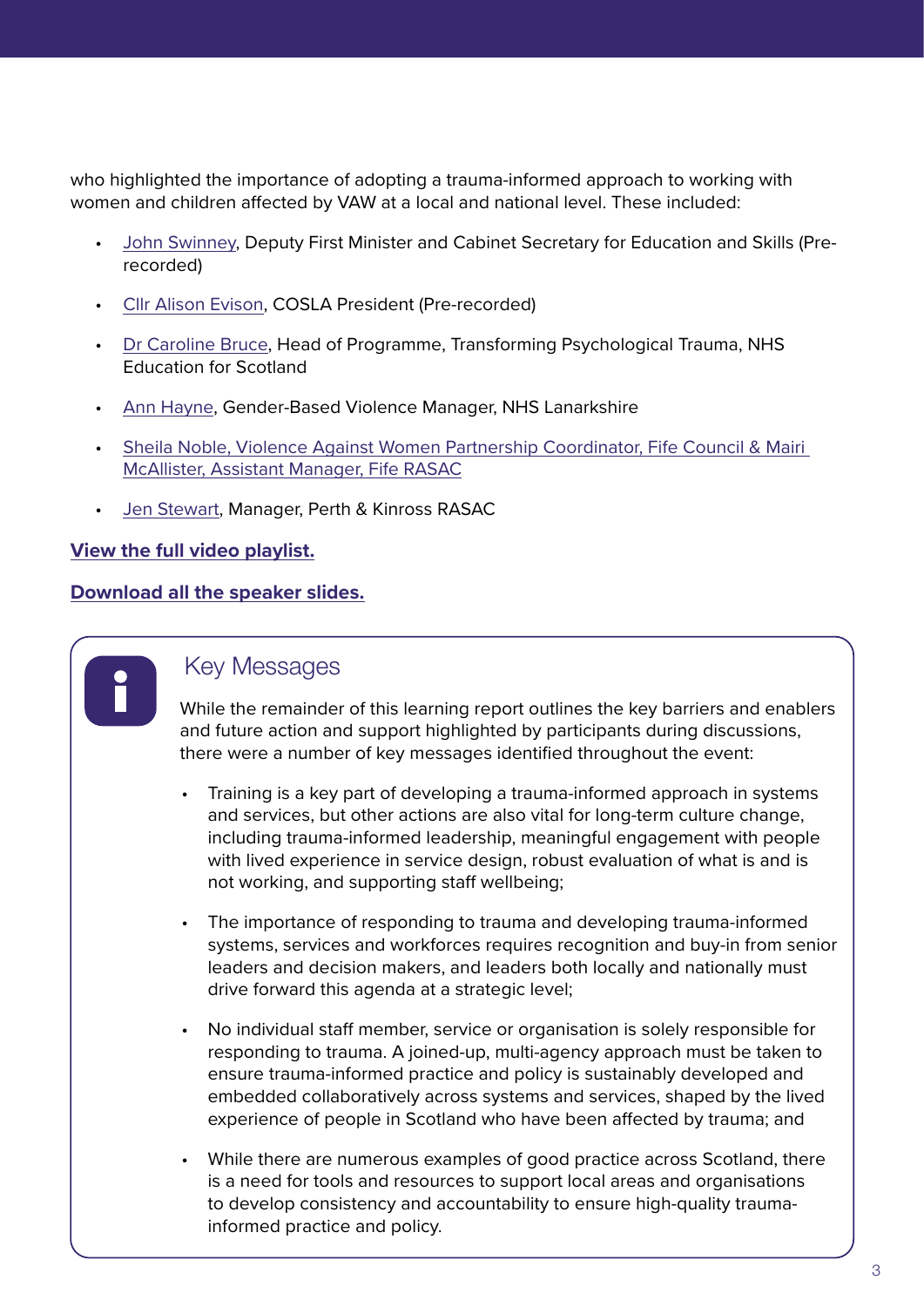Barriers and Enablers for adopting a trauma-informed approach to violence against women – key themes identified by participants in breakout sessions



**Long-term culture change is needed to recognise, understand, and embed a traumainformed approach across Scotland.** 

**There is limited capacity for staff to undergo training and development, particularly in light of COVID-19.** 

**Given staff focus on delivering high-quality services, it may be challenging to find time to focus on the strategic changes to systems that may be required.**

**The pandemic response has limited staff capacity to engage in partnership working to achieve shared outcomes and develop a shared language.**



**Responses are more effective when there is joined-up, collaborative working across organisations and sectors.** 

**Trauma champions and leadership commitment help to break down silos and develop shared understanding and buy in.**

**Staff across frontline services feel encouraged when they have opportunities to share learning and learn from others.**

**Space to reflect on practices which have not been trauma-informed in the past can help to envisage new ways forward in the future.**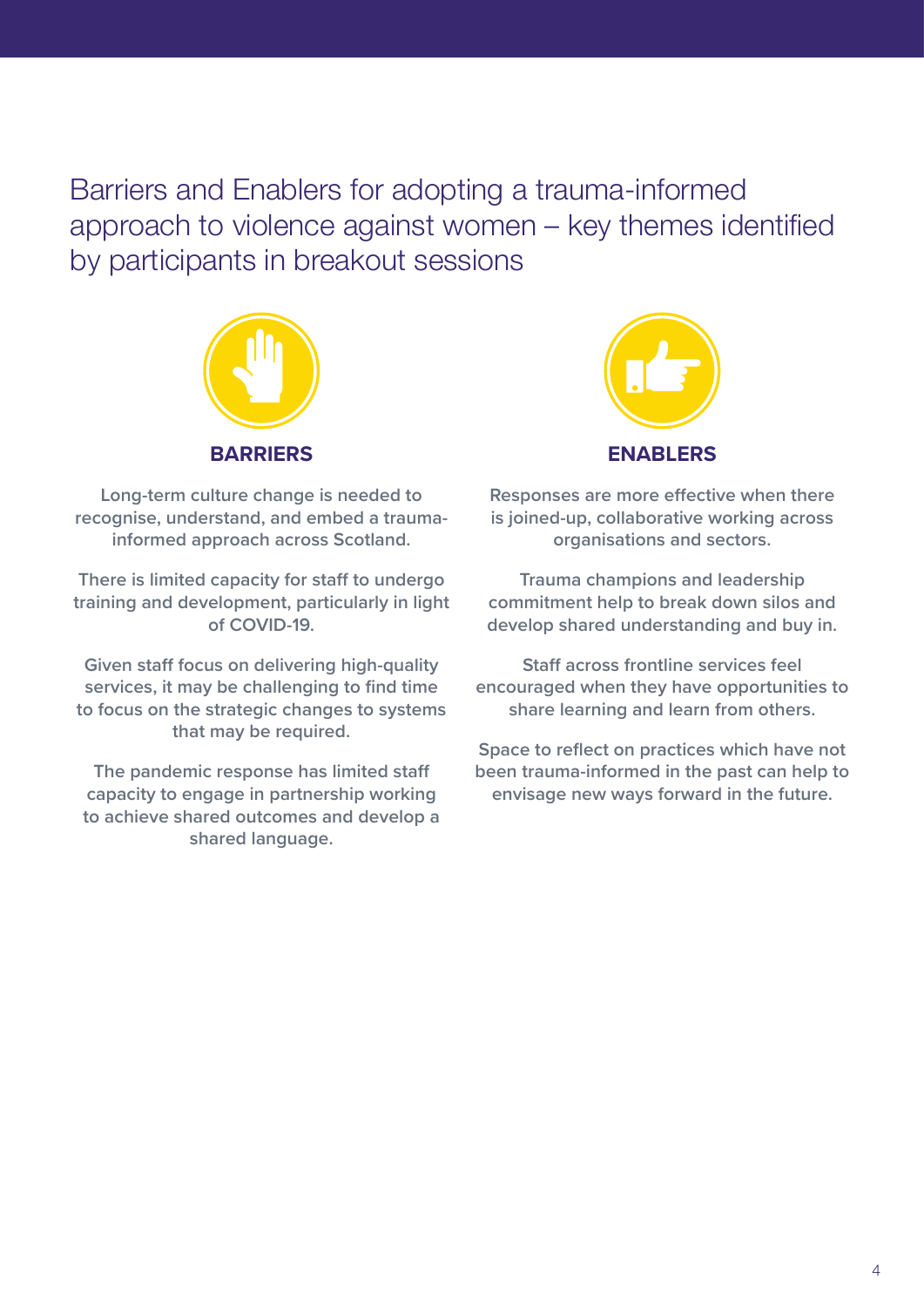# How trauma informed is your organisation's policy and practice?

Participants were asked to reflect on existing work and awareness of a trauma-informed approach within their organisation or local area. The following key themes were identified across discussions:

- Participants highlighted that trauma-informed practice has been incorporated to some extent within VAW work for a long time due to the nature of the work and breadth of knowledge of staff; however, many participants noted that the practical implementation could improve.
- Many attendees felt that their organisation or sector was in the early stages of fully embedding a trauma-informed approach.
- Some organisations have undergone training, and have been made aware of resources and development opportunities for strengthening trauma-informed practice. It was recognised that awareness is sometimes inconsistent across all employees and organisations.
- Participants noted that there will be a variation of the progress being made across local authorities, organisations, and sectors in Scotland.
- A key area where further development was required is robustly embedding this approach into policy and practice.
- Attendees also hoped to access increased opportunities to collaborate with other organisations to develop a joined-up approach to responding to trauma.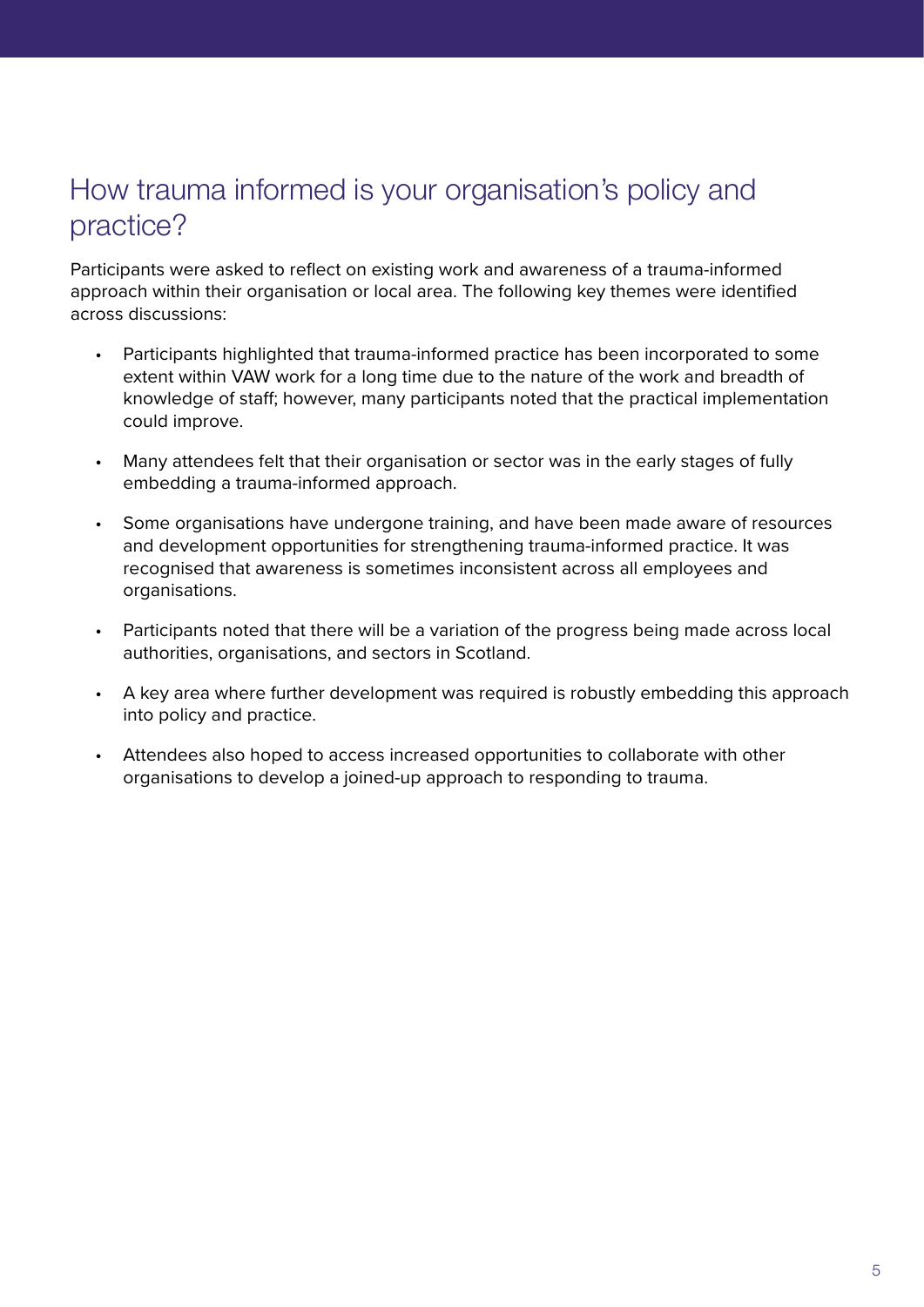# What action and support are required to ensure your organisation's policy and practice are trauma informed?

Participants were asked to reflect on key next steps and actions going forward that can support the implementation of a trauma-informed approach in their area/organisation. The following key themes, actions and areas for support were identified across discussions:

## 1. Ensuring systems and services are informed by lived experience

Participants highlighted that services need to be informed by meaningful engagement with people with lived experience of trauma. All staff who come into contact with members of the public need to have training to understand trauma and its impact: to be fully embedded, responding to trauma needs to be recognised as everyone's business.

## **ACTIONS IDENTIFIED FOR INDIVIDUALS/ORGANISATIONS**

Have safe and supportive conversations within the organisation and with service users to identify where improvements can be made.

Seek opportunities to raise awareness of trauma and the need for a trauma-informed approach, including promoting the NTTP resources.

Provide support for staff – vicarious trauma needs to be better supported so staff are able to provide high-quality support to clients.

### **SUPPORT REQUIRED**

Attendees suggested that it would be useful to have access to a framework that outlines how agencies/ organisations can coproduce systems and services with people with lived experience of trauma and abuse, and ensure that this engagement is trauma informed and not tokenistic.

## 2. Embedding the language of trauma into policy and practice

Participants highlighted that there needs to be a shared language and understanding of trauma across Scotland, supported and prioritised at a national level. Policies and procedures also need to be trauma informed to ensure this approach is embedded as a whole systems approach within and across organisations/agencies.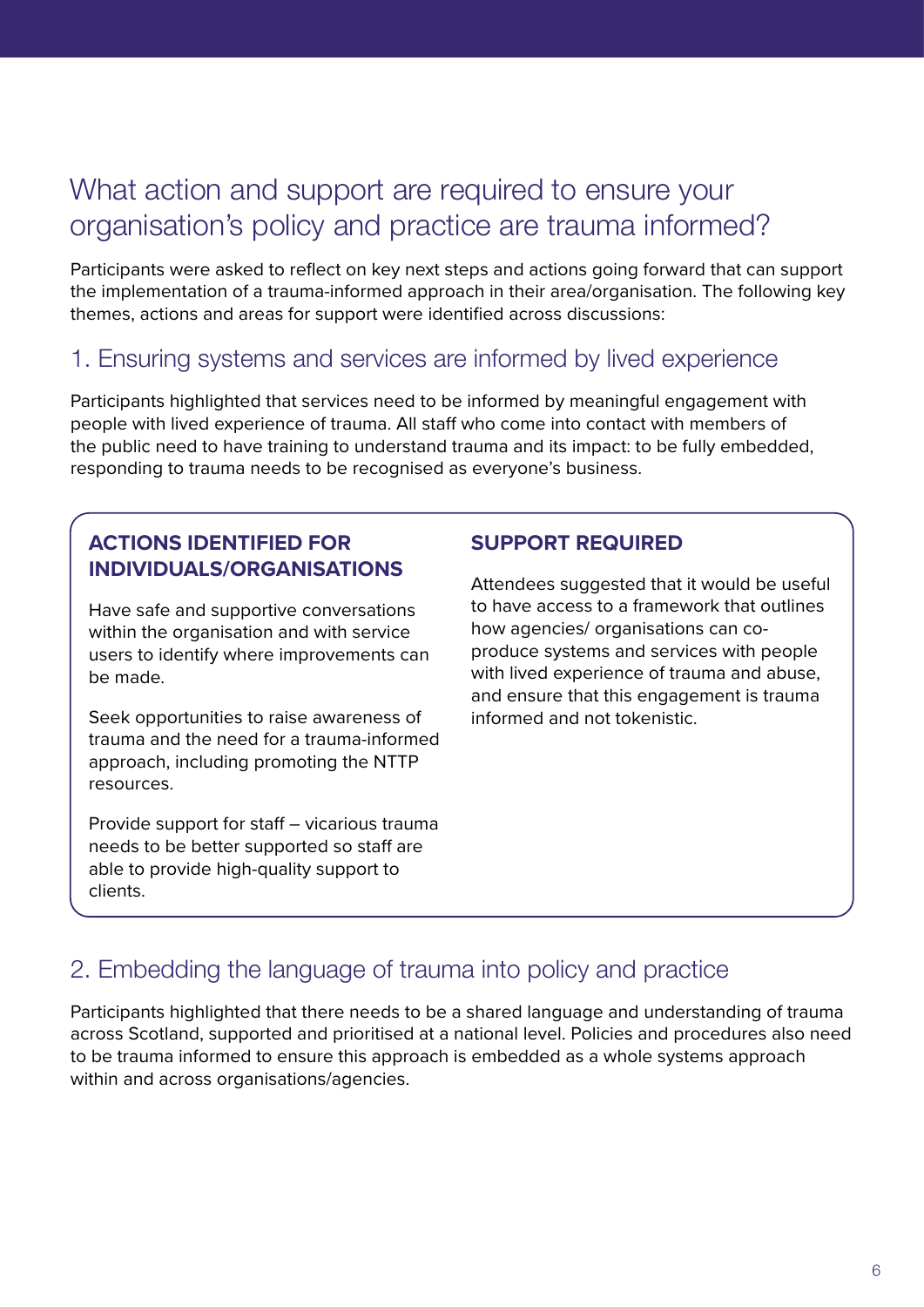### **ACTIONS IDENTIFIED FOR INDIVIDUALS/ORGANISATIONS**

Prioritise a multi-agency approach locally when driving things forward as this avoids sole responsibility being placed on individual services. Look at opportunities for joined-up working with others.

Develop a set of standards for organisations to work towards to ensure they are trauma informed, to support consistency and accountability and help drive forward improved outcomes for people experiencing trauma.

### **SUPPORT REQUIRED**

Leadership is needed to ensure that policies and procedures are trauma informed and the intended outcomes are being achieved for people and communities affected by trauma.

There is strong need for sustainable funding and resource to be put towards training the workforce and supporting wider transformational change.

## 3. Staff development, accountability and evaluation

Many attendees acknowledged that further resource for training and development is required, but that this also needs to be supported by long-term evaluation and monitoring and cannot be isolated. There is a need for a consistent approach across different organisations, sectors and geographies both to help improve outcomes for people and communities affected by trauma and also support workforce skills development and wellbeing.

### **ACTIONS IDENTIFIED FOR INDIVIDUALS/ORGANISATIONS**

Support staff to undertake training and monitor progress. Advocate for further resource.

Collaborate within networks, share learning and seek out case studies and examples of good practice from others.

### **SUPPORT REQUIRED**

At a national level, oversight and support is needed to help support this work and to build capacity within and across organisations and drive forward improvements.

A framework to ensure accountability and encourage organisations to measure progress and performance against a minimum standard is required.

Attendees suggested the development of opportunities for professionals to share learning and good practice across Scotland.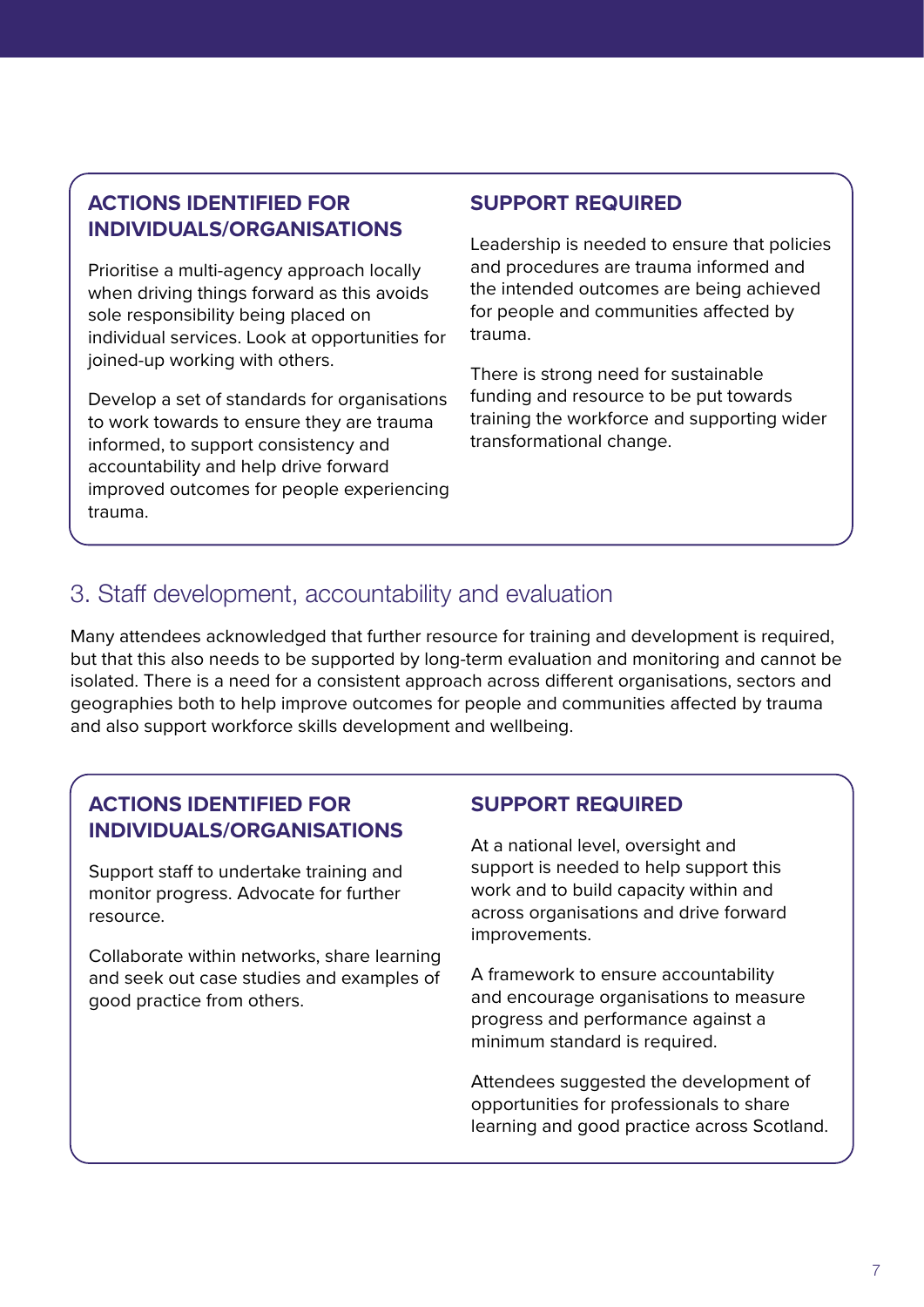## What action are you taking forward after attending today's event?



**Ensure all training and policy activities are given a traumainformed lens**



**Promote further training on trauma across local partnerships**



**Develop a multi-agency plan for a trauma-informed response across services**





**Take forward discussion about how to better support staff wellbeing**

**Build-in time to discuss training. Be kind and available. Listen and learn.** 

**Share information and raise awareness beyond usual networks**

## How can a trauma-informed approach make a difference for survivors?

### **Key messages from SafeLives Authentic Voice Panel1**

"(If people were trained in trauma)… it would have made a huge difference at the start for me"

"Some of the questions the police had to ask me were awkward, and I couldn't answer properly in front of my parents…maybe if they had considered how difficult it was then I would have responded differently"

"We need champions to make sure the systems are doing what they should with trauma"

<sup>1</sup> This is a panel of women with lived experience of domestic abuse who gave feedback on the findings from this event.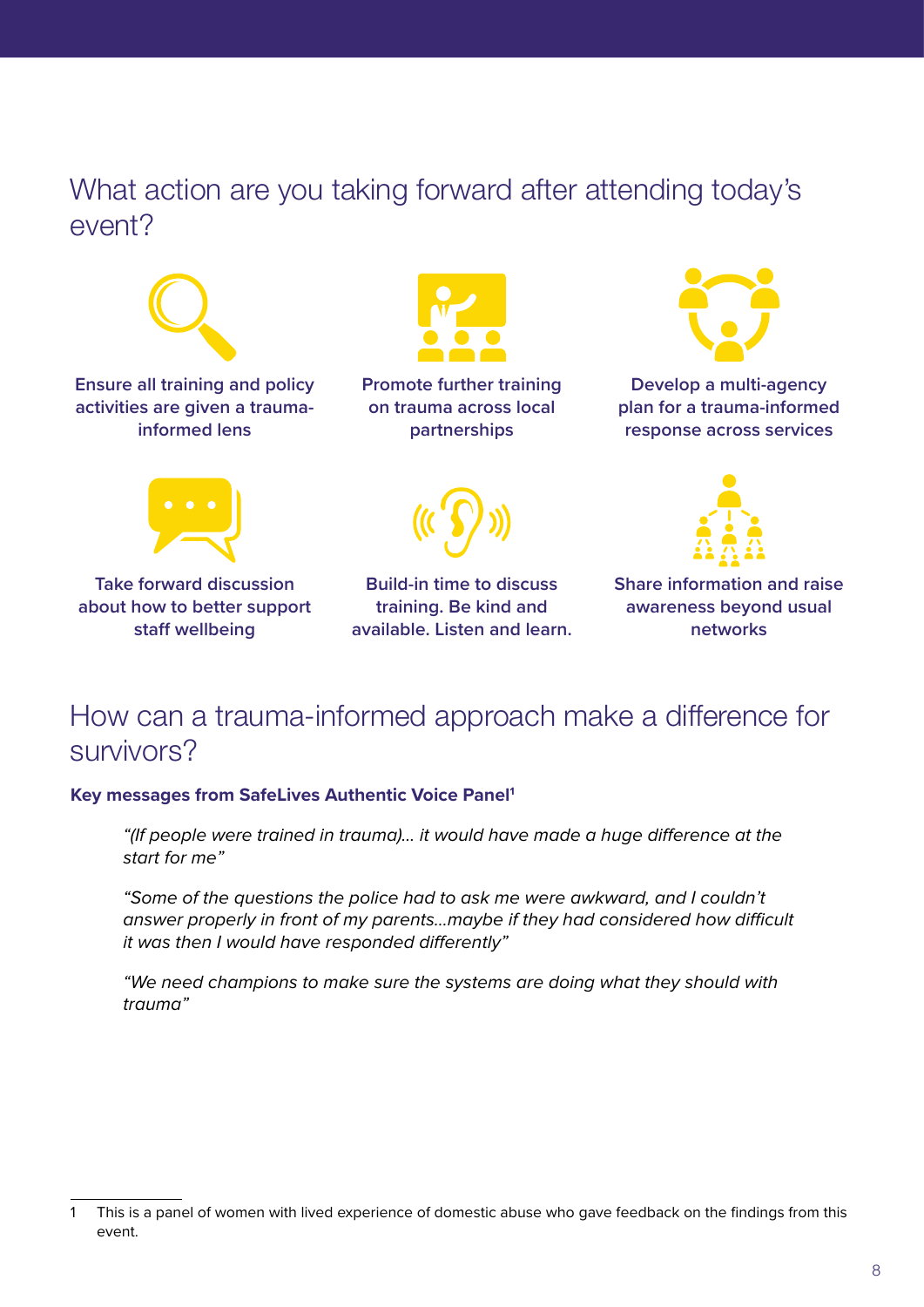# **Summary**

Looking ahead, stakeholders identified the need for:

- National networking opportunities to share learning, collaborate with other organisations and sectors, and build awareness of trauma-informed practice.
- Guidance and support to ensure that systems and services are informed by livedexperience.
- Support for staff to undertake training and development opportunities both at an organisational level and on a national, capacity-building scale which prioritises responding to trauma.
- National standards which identify key policy and practice components in a traumainformed approach, which organisations can use to guide their approach.

# Next steps

- The findings from this learning report will be shared with the National Steering Group for Trauma Training, chaired by the Deputy First Minister, and will be used to help shape strategic priorities for the next stage of the National Trauma Training Programme.
- The Improvement Service, in partnership with NHS Education for Scotland and the Scottish Government, have launched an online community of practice, free and available to all professionals across Scotland who are interested in finding out more about traumainformed policy and practice and who would like to share learning. To join, please visit: <https://khub.net/group/trauma-informed-approaches-in-scotland/group-home>
- The Improvement Service, NHS Education for Scotland and the Scottish Government are supporting the development of a network of trauma champions, who are senior leaders across local authorities, NHS Health Boards and other key community planning partners. The trauma champions will be supported to drive forward trauma-informed practice and policy across their organisations and local areas in a multi-agency, collaborative way. For more information, please visit the [NTTP website.](https://transformingpsychologicaltrauma.scot/working-together/local-trauma-champions/)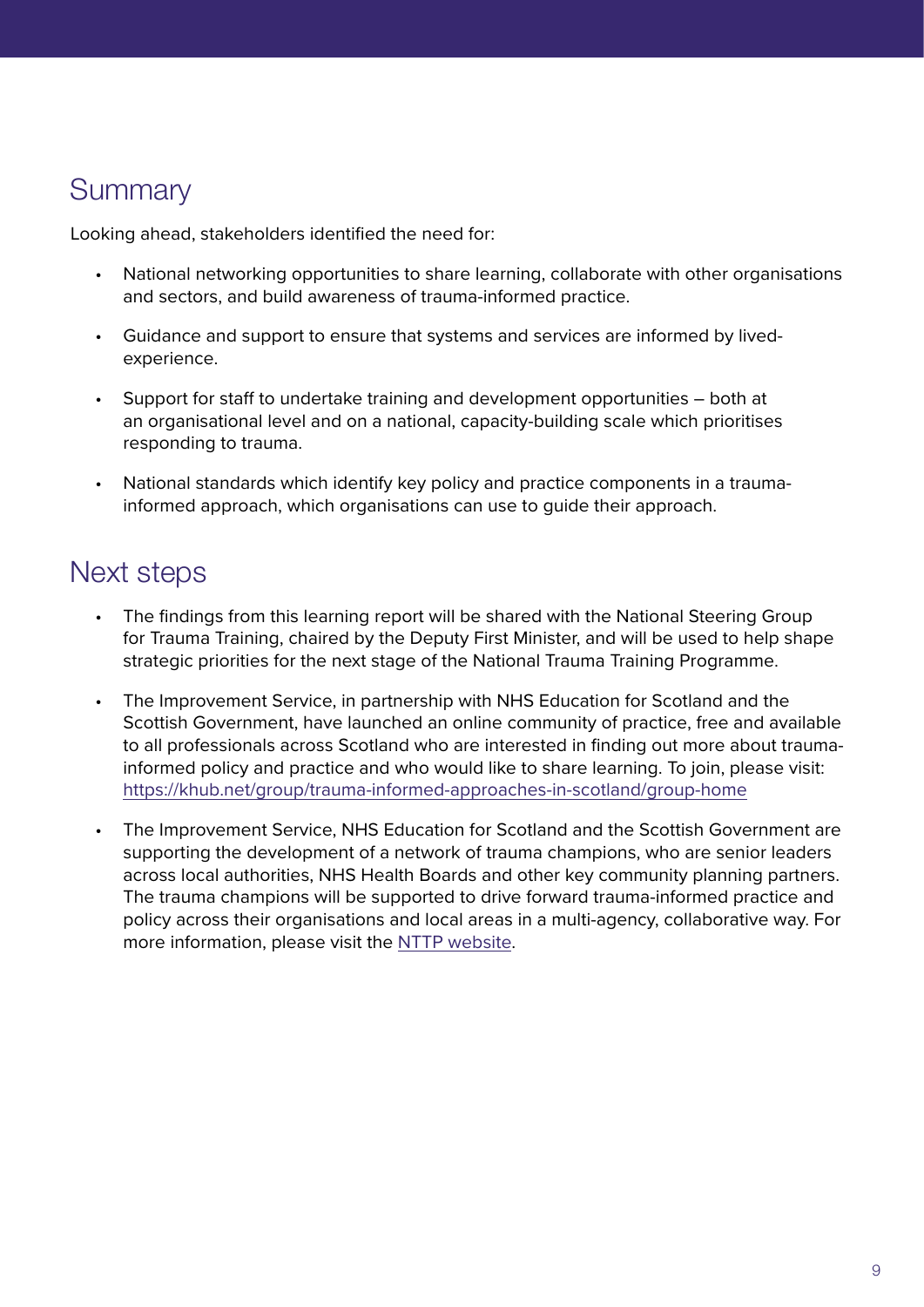# **Resources**

### **The National Trauma Training Programme (NTTP) and e-learning resources**

- The [NTTP website](https://transformingpsychologicaltrauma.scot/) provides information on the training and resources developed by the NTTP to support the skills and knowledge of the whole Scottish workforce. This includes access to e-learning modules, videos about the benefits of trauma-informed practice, and information on the Scottish Trauma-Informed Leaders Training programme (STILT).
- This [interactive PDF](https://transformingpsychologicaltrauma.scot/media/w3hpiif4/nesd1334-national-trauma-training-programme-online-resources-3103-new.pdf) summarises the key trauma training resources from the NTTP that are openly available to support all members of the Scottish workforce to strengthen their understanding of their role in responding to people affected by trauma.

### **Improvement Service briefing and infographic**

### [Taking a trauma-informed lens to COVID-19 recovery, renewal and transformation](https://www.improvementservice.org.uk/__data/assets/pdf_file/0021/21558/EMBriefing-Taking-a-Trauma-Informed-Lens-Oct-2020.pdf)

In partnership with COSLA and NHS Education for Scotland, the Improvement Service has published a briefing to highlight how adopting a trauma-informed approach to Scotland's COVID-19 recovery, renewal and transformation agenda can support key priorities, including improving outcomes for vulnerable people and communities affected by trauma and supporting workforce wellbeing and resilience.

### [Infographic: A trauma-informed approach to Scotland's COVID-19 recovery, renewal and](https://www.improvementservice.org.uk/__data/assets/pdf_file/0014/21623/covid19-trauma-infographic.pdf)  [transformation](https://www.improvementservice.org.uk/__data/assets/pdf_file/0014/21623/covid19-trauma-infographic.pdf)

In partnership with NHS Education for Scotland, the Improvement Service has published an infographic briefing to highlight the impact of COVID-19 on people affected by trauma, and how a trauma-informed approach can support Scotland's COVID-19 recovery, renewal and transformation agenda.

### **Staff support and wellbeing**

### [National Wellbeing Hub](https://www.promis.scot/)

This national digital wellbeing hub, which is aimed specifically at professionals working in the Health and Social Care sector, supports staff, carers, volunteers and their families to access relevant support when they need it, and provides a range of self-care and wellbeing resources designed to aid resilience as the whole workforce responds to the impact of coronavirus (COVID-19).

Below is a link to a resource developed by NHS Education for Scotland that provides an overview of support available for staff wellbeing.

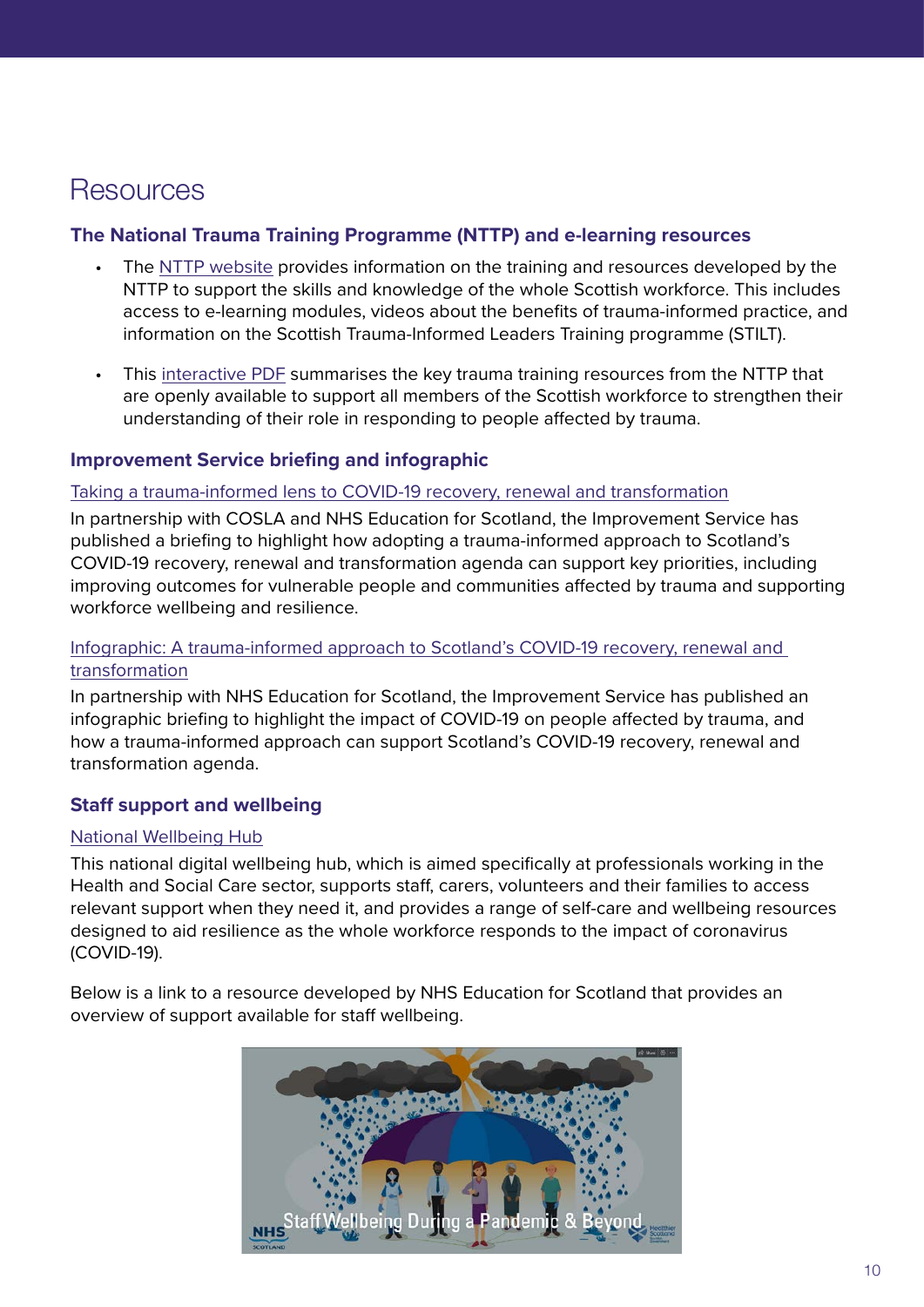### **Join our new community of practice on the Knowledge Hub**

This Knowledge Hub group is for professionals across Scotland who are working to adopt a trauma-informed approach across policy and practice. It is a safe space for professionals to connect to each other and share good practice, learning and resources. National partners NHS Education for Scotland, the Improvement Service and Scottish Government will also share useful information and resources. It is free and easy to join the Knowledge Hub.

To join, please visit: [https://khub.net/group/trauma-informed-approaches-in-scotland/group](https://khub.net/group/trauma-informed-approaches-in-scotland/group-home)[home](https://khub.net/group/trauma-informed-approaches-in-scotland/group-home)

### **Stay up to date**

Follow the Improvement Service and partners on Twitter to stay up to date with future events and new resources:

[@Improvserv](https://twitter.com/improvserv) [@NES\\_Psychology](https://twitter.com/NES_Psychology)